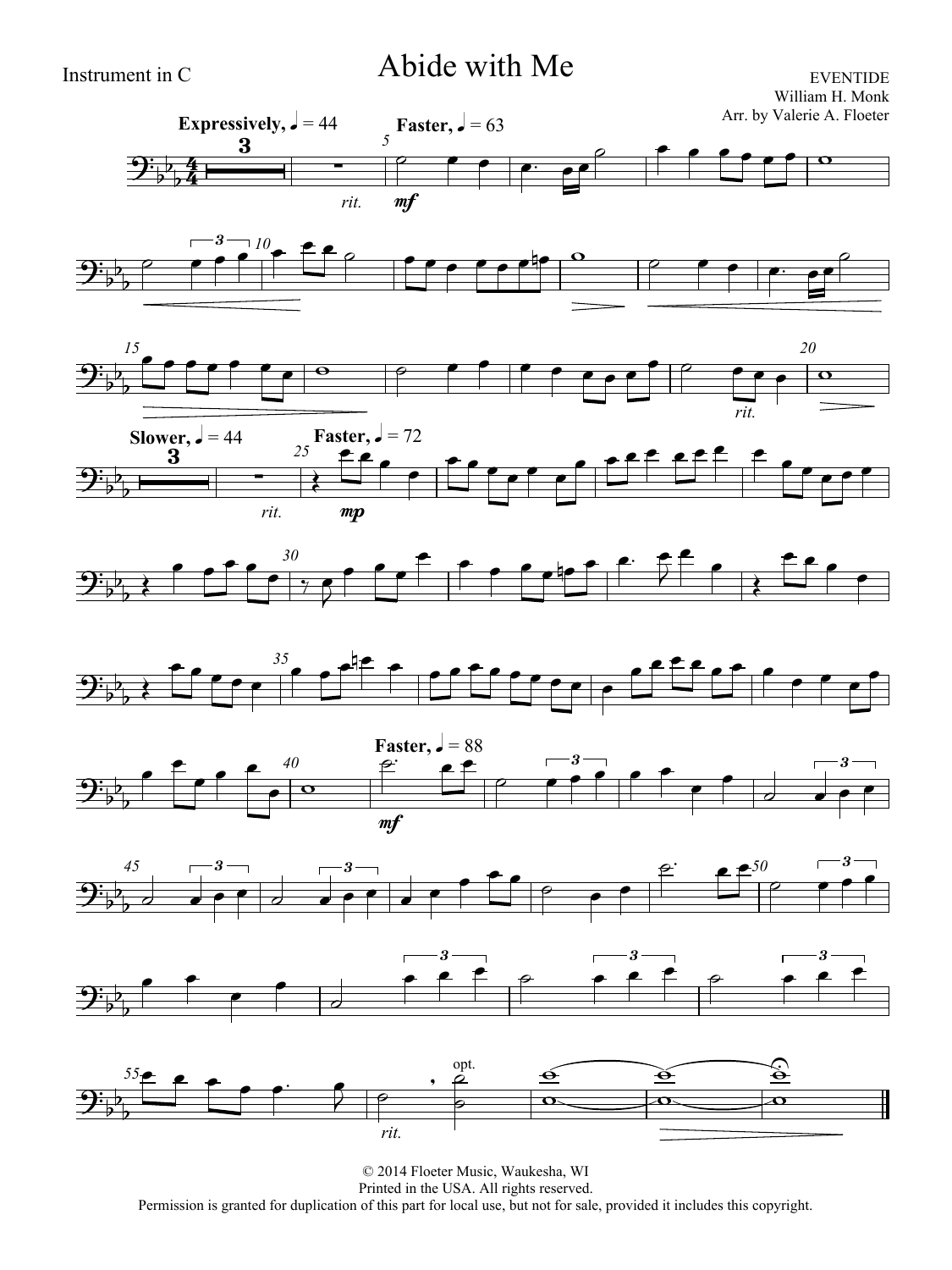### Instrument in C Alleluia! Jesus Lives

















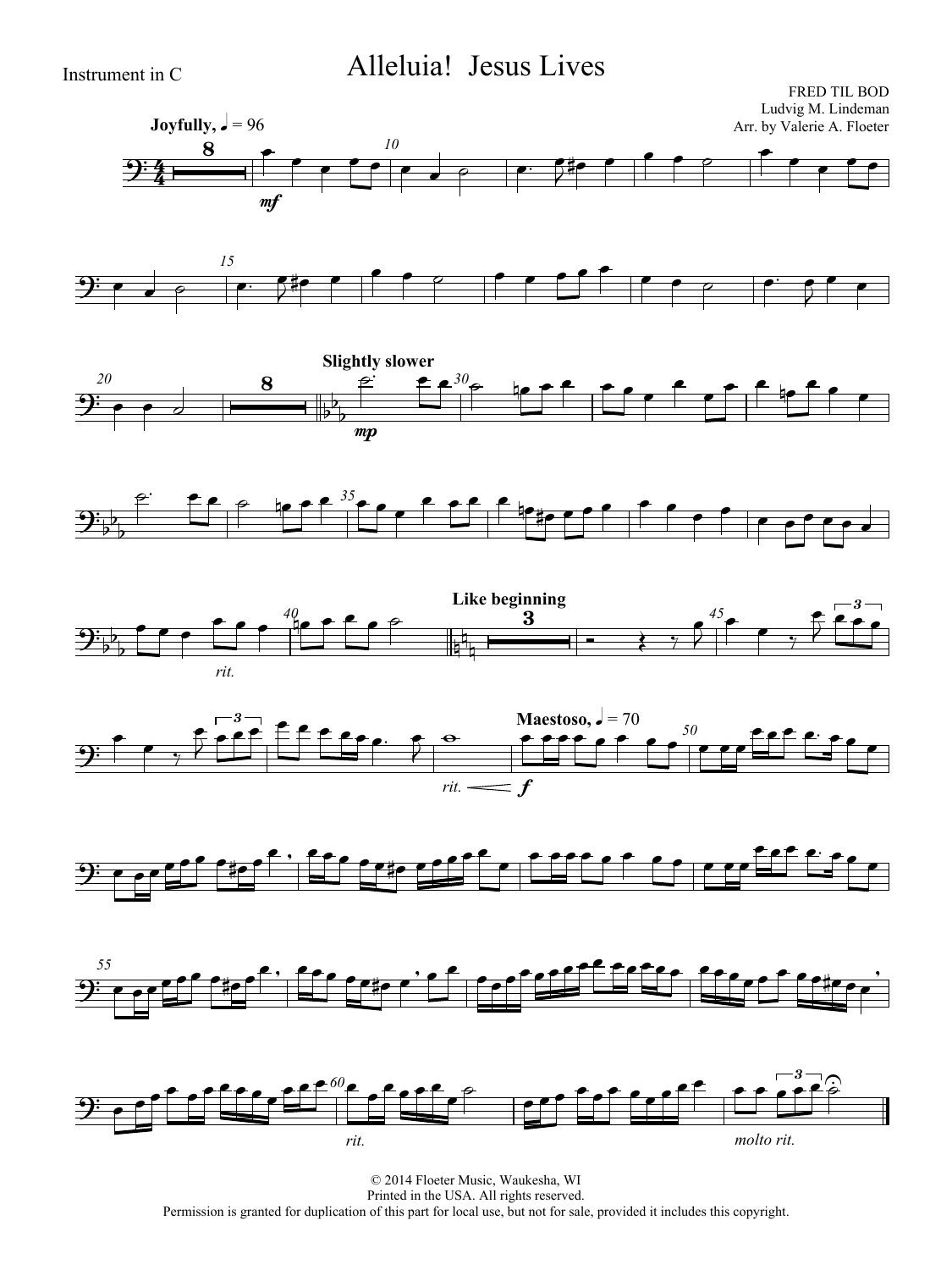Instrument in C Lord, Enthroned in Heavenly Splendor

BRYN CALFARIA William Owen Arr. by Valerie A. Floeter

















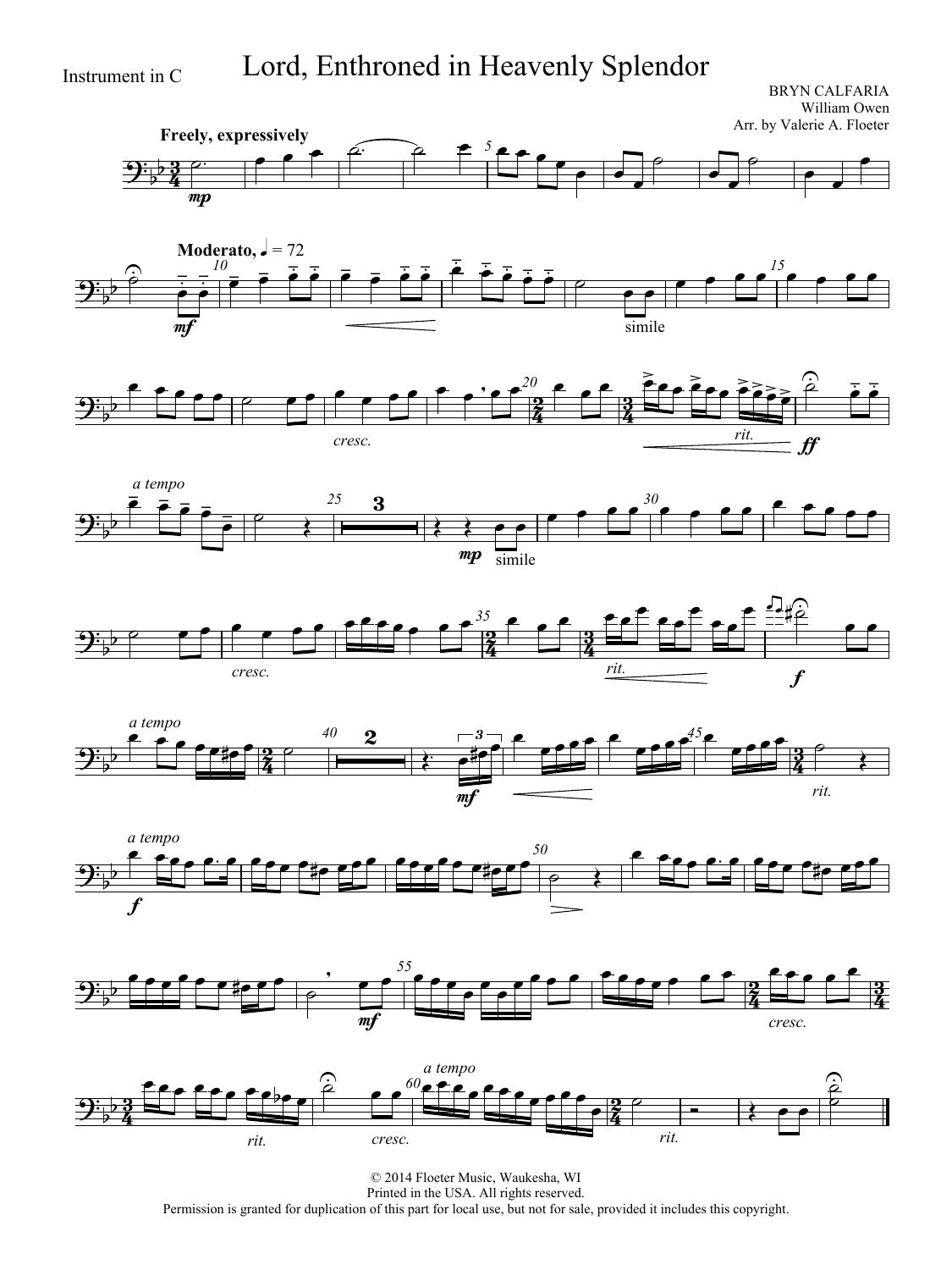# Instrument in C Christ Jesus Lay in Death's Strong Bands

CHRIST LAG IN TODESBANDEN Latin melody, c. 1100 Arr. by Valerie A. Floeter



















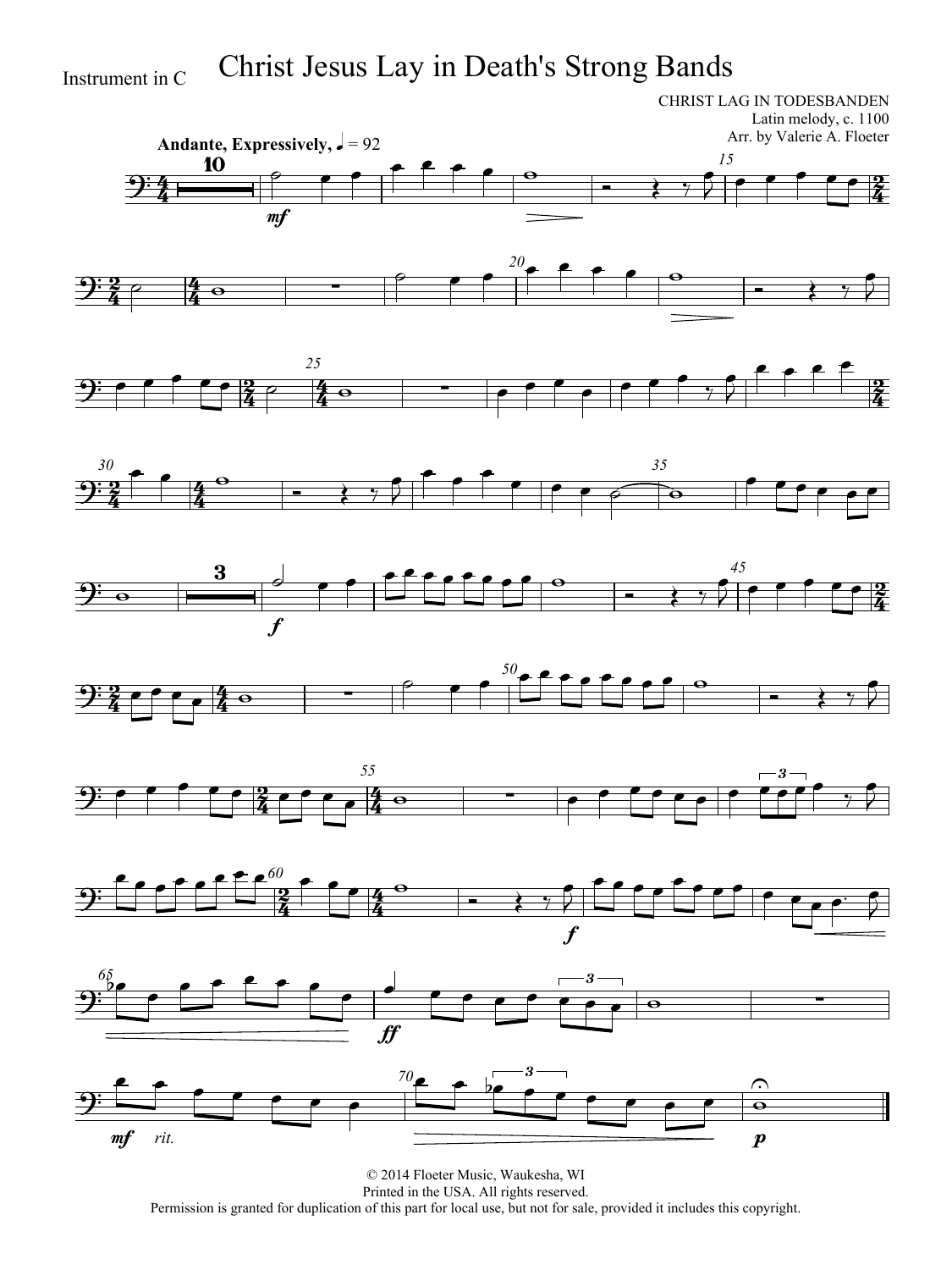*For Installation of Pastor Jason Hacker at Grace Ev. Lutheran Church, Waukesha, WI*

#### For Builders Bold Whose Vision Pure

Instrument in C

 $\frac{1}{2}$  $\frac{4}{4}$ **Moderato,**  $\sqrt{ } = 96$ FLIGHT OF THE EARLS Traditional Irish Arr. by Valerie A. Floeter *10*  $\mathbf{\mathcal{Y}}^{\mathbf{:}}_{\flat}$  $\overline{p}$  $\overline{b}$  $\overline{\mathbf{z}}$  $\overrightarrow{ }$ mf  $\overline{\phantom{a}}$  $\bullet$  f  $\int$  $\cdot$  5  $\begin{array}{|c|c|c|c|c|c|c|c|c|}\hline \end{array}$ 















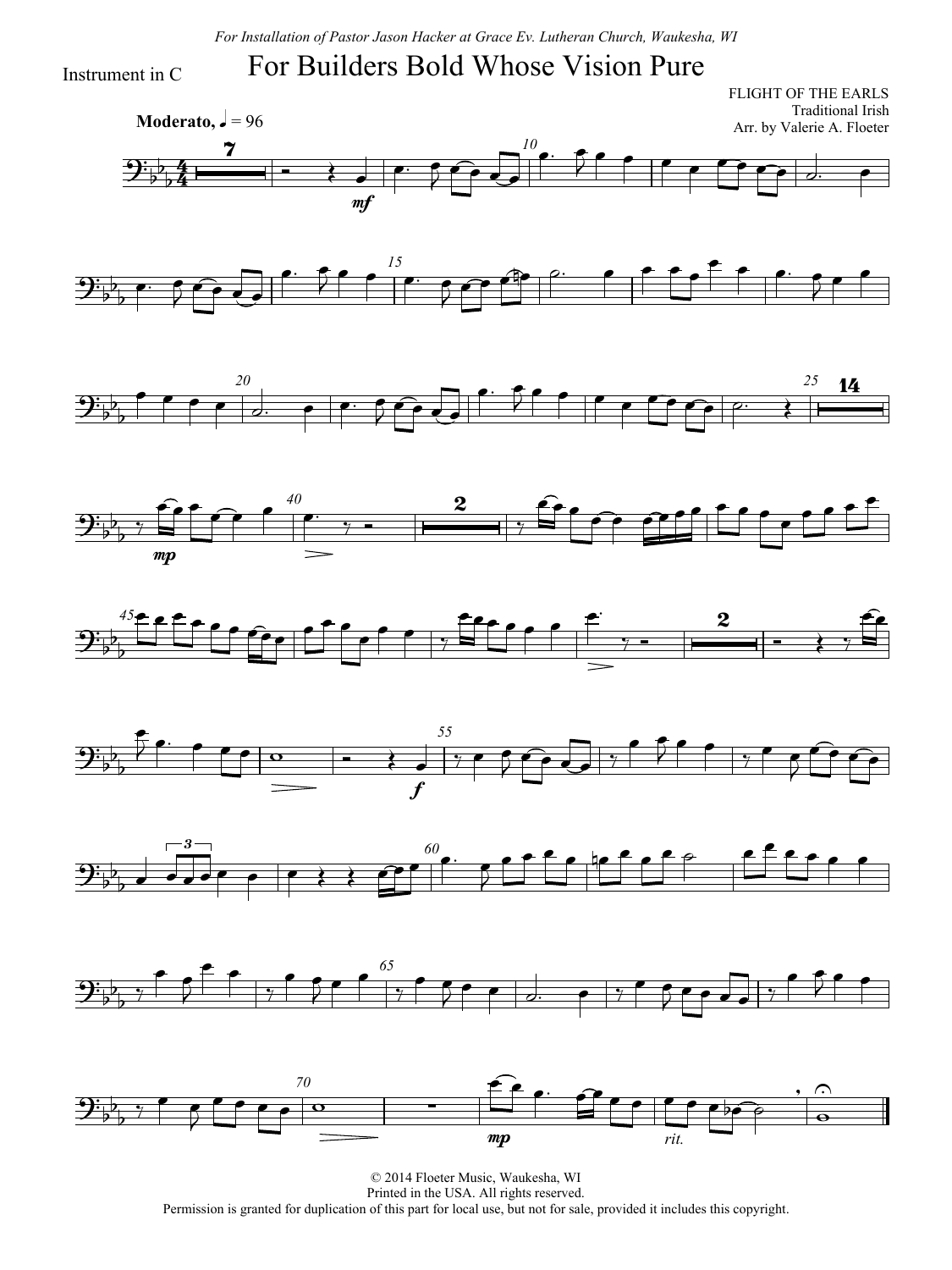Instrument in C Christ, the Word of God Incarnate















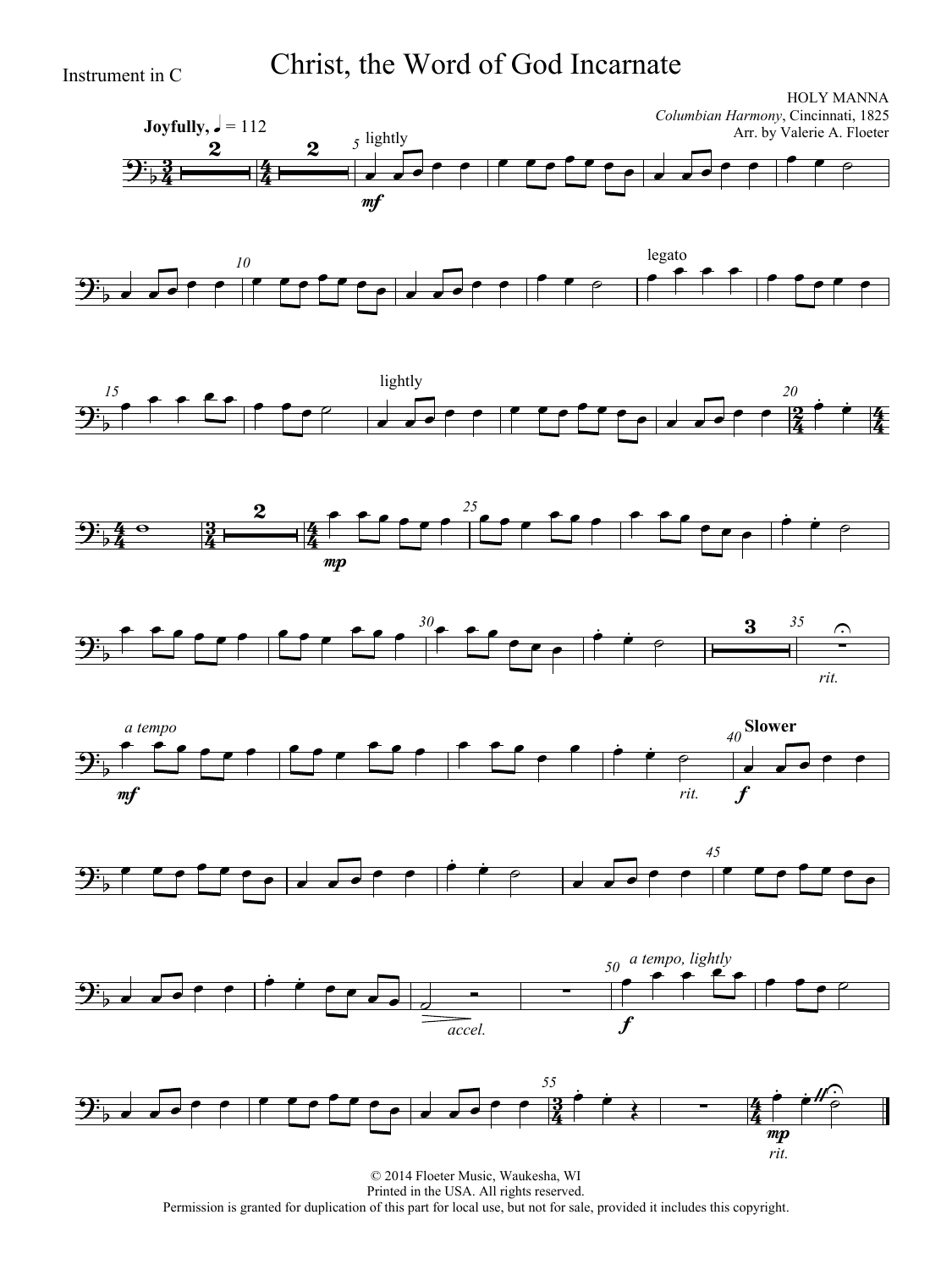Instrument in C **The Night Will Soon Be Ending**